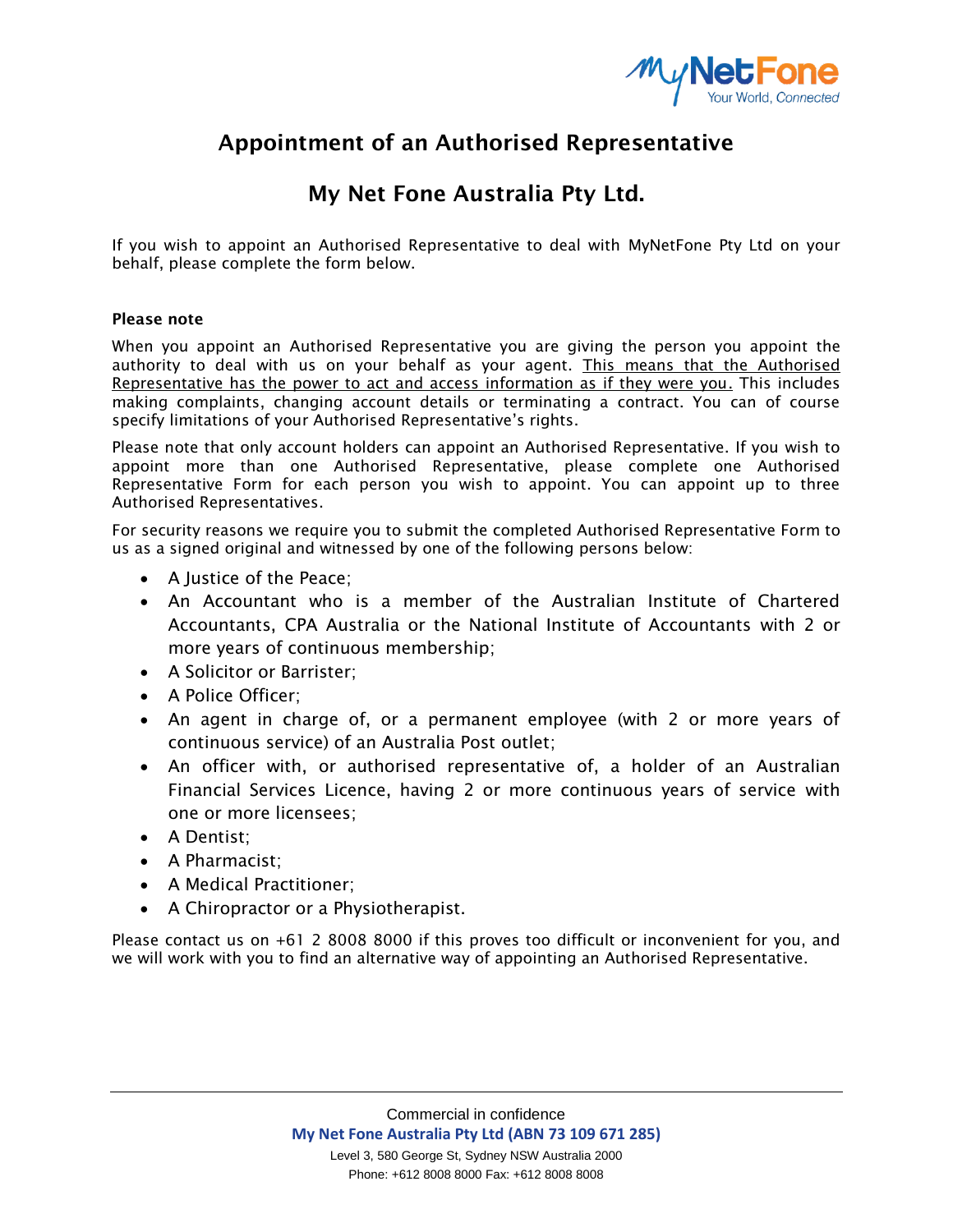

# **Appointment of Authorised Representative**

**Your details:** Account number: \_\_\_\_\_\_\_\_\_\_\_\_\_\_\_\_\_\_\_\_\_\_\_\_\_\_\_\_\_\_\_\_\_\_\_\_\_\_\_\_\_\_\_\_\_\_\_\_\_\_\_\_\_\_\_\_\_\_\_\_\_\_\_\_\_\_\_ Account holder's full name (note: you must be the account holder to appoint an Authorised Representative): \_\_\_\_\_\_\_\_\_\_\_\_\_\_\_\_\_\_\_\_\_\_\_\_\_\_\_\_\_\_\_\_\_\_\_\_\_\_\_\_\_\_\_\_\_\_\_\_\_\_\_\_\_\_\_\_\_\_\_\_\_\_\_\_\_\_\_ **"I wish to appoint the following person as my Authorised Representative": Your Authorised Representative's details** Authorised Representative's full name: Authorised Representative's telephone number: \_\_\_\_\_\_\_\_\_\_\_\_\_\_\_\_\_\_\_\_\_\_\_\_\_\_\_\_\_\_\_\_\_\_\_\_\_\_\_\_\_\_\_\_\_\_\_\_\_\_\_\_\_\_\_\_\_\_\_\_\_\_\_\_\_\_\_\_ Authorised Representative's email address (if applicable): \_\_\_\_\_\_\_\_\_\_\_\_\_\_\_\_\_\_\_\_\_\_\_\_\_\_\_\_\_\_\_\_\_\_\_\_\_\_\_\_\_\_\_\_\_\_\_\_\_\_\_\_\_\_\_\_\_\_\_\_\_\_\_\_\_\_\_\_ Authorised Representative's physical address: \_\_\_\_\_\_\_\_\_\_\_\_\_\_\_\_\_\_\_\_\_\_\_\_\_\_\_\_\_\_\_\_\_\_\_\_\_\_\_\_\_\_\_\_\_\_\_\_\_\_\_\_\_\_\_\_\_\_\_\_\_\_\_\_\_\_\_\_ Limitations of the Authorised Representative's rights (Specify anything that your Authorised Representative should NOT be allowed to do on your behalf. If left blank, the Authorised Representative has the power to act as if they were you.): \_\_\_\_\_\_\_\_\_\_\_\_\_\_\_\_\_\_\_\_\_\_\_\_\_\_\_\_\_\_\_\_\_\_\_\_\_\_\_\_\_\_\_\_\_\_\_\_\_\_\_\_\_\_\_\_\_\_\_\_\_\_\_\_\_\_\_\_\_\_\_\_\_\_\_\_\_\_\_\_\_\_\_\_\_\_\_\_\_\_ \_\_\_\_\_\_\_\_\_\_\_\_\_\_\_\_\_\_\_\_\_\_\_\_\_\_\_\_\_\_\_\_\_\_\_\_\_\_\_\_\_\_\_\_\_\_\_\_\_\_\_\_\_\_\_\_\_\_\_\_\_\_\_\_\_\_\_\_\_\_\_\_\_\_\_\_\_\_\_\_\_\_\_\_\_\_\_\_\_\_ \_\_\_\_\_\_\_\_\_\_\_\_\_\_\_\_\_\_\_\_\_\_\_\_\_\_\_\_\_\_\_\_\_\_\_\_\_\_\_\_\_\_\_\_\_\_\_\_\_\_\_\_\_\_\_\_\_\_\_\_\_\_\_\_\_\_\_\_\_\_\_\_\_\_\_\_\_\_\_\_\_\_\_\_\_\_\_\_\_\_ \_\_\_\_\_\_\_\_\_\_\_\_\_\_\_\_\_\_\_\_\_\_\_\_\_\_\_\_\_\_\_\_\_\_\_\_\_\_\_\_\_\_\_\_\_\_\_\_\_\_\_\_\_\_\_\_\_\_\_\_\_\_\_\_\_\_\_\_\_\_\_\_\_\_\_\_\_\_\_\_\_\_\_\_\_\_\_\_\_\_ **Appointment declaration:**

> Commercial in confidence **My Net Fone Australia Pty Ltd (ABN 73 109 671 285)** Level 3, 580 George St, Sydney NSW Australia 2000 Phone: +612 8008 8000 Fax: +612 8008 8008